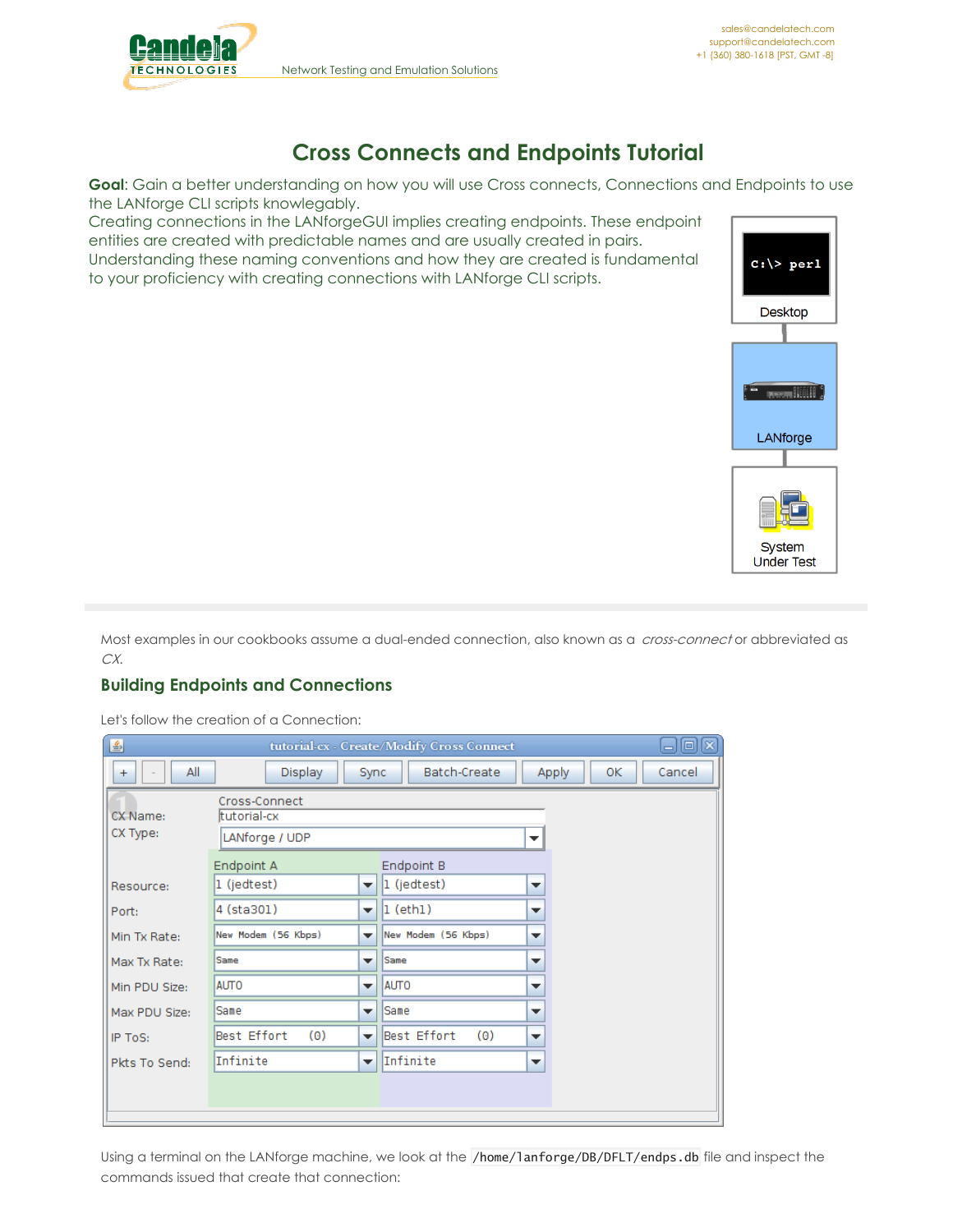```
lanforge@jedtest ~/DB/DFLT
> grep 'tutorial[^ ]*' *db
endp.db:add_endp tutorial-cx-A 1 1 sta301 lf_udp -1 NO 56000 0 NO -1 0 INCREASING NO 32 0 0
endp.db: set_endp_details tutorial—cx—A 0 0 4294967295 0 '00 90 0b 29 06 f9 ' 0 0 0 0 10000 0 NA NA NA  0.0.0.0 0
endp.db: set_endp_quiesce tutorial-cx-A 3
endp.db: set_endp_addr tutorial-cx-A '00 0e 8e 24 1f 5b ' AUTO 0 0
endp.db: set_endp_flag tutorial-cx-A ReplayLoop 0
endp.db: set_endp_flag tutorial-cx-A EnableTcpNodelay 0
endp.db: set_endp_flag tutorial-cx-A EnableConcurrentSrcIP 0
endp.db: set_endp_flag tutorial-cx-A EnableLinearSrcIP 0
endp.db: set_endp_flag tutorial-cx-A QuiesceAfterDuration 0
endp.db: set_endp_tos tutorial-cx-A DONT-SET 0
endp.db:set_script tutorial-cx-A NA NA NONE 'NA' 0 0
endp.db: set_endp_proxy tutorial-cx-A NO
endp.db:rm_thresholds tutorial-cx-A all
endp.db: set_endp_flag tutorial-cx-A ClearPortOnStart 0
endp.db:add_endp tutorial-cx-B 1 1 eth1 lf_udp -1 N0 56000 0 N0 -1 0 INCREASING N0 32 0 0
endp.db: set_endp_details tutorial-cx-B 0 0 4294967295 0 '00 0e 8e 24 1f 5b ' 0 0 0 0 10000 0 NA NA NA 0.0.0.0 0
endp.db: set_endp_flag tutorial-cx-B EnableTcpNodelay 0<br>endp.db: set_endp_flag tutorial-cx-B EnableTcpNodelay 0<br>endp.db: set_endp_flag tutorial-cx-B EnableRndSrcIP 0
endp.db: set_endp_flag tutorial-cx-B EnableLinearSrcIP 0
endp.db: set_endp_flag tutorial-cx-B EnableLinearSrcIPPort 0
endp.db: set_endp_flag tutorial-cx-B QuiesceAfterRange 0
endp.db: set_endp_flag tutorial-cx-B QuiesceAfterDuration 0
endp.db: set_endp_tos tutorial-cx-B DONT-SET 0
endp.db:set_script tutorial-cx-B NA NA NONE 'NA' 0 0
endp.db: set_endp_proxy tutorial-cx-B NO
endp.db:rm_thresholds tutorial-cx-B all
endp.db:set_endp_report_timer tutorial-cx-B 5000
tst_mgr.db:add_cx           tutorial-cx           default_tm           tutorial-cx-A tutorial-cx-B
tst_mgr.db:set_cx_report_timer                                  default_tm tutorial-cx 5000 cxonly
lanforge@jedtest ~/DB/DFLT
>
```
That's a lot of commands. We will point out what is particularly necessary when using our Perl scripts.

#### **Endpoints and Connections Naming Convention**

The connection we created above is named **tutorial-cx**. Two endpoints also have names, tutorial-cx**-A** and tutorial-cx**-B**. The A-side of a connection is always managed. A B-side endpoint may be unmanaged. When you write CLI scripts that create connections, name your endpoints using a similar convention.

#### **Endpoints are Created First**

We can use the If\_firemod.pl script to create endpoints and a cross connect in this order:

```
$ ./lf firemod.pl --action create endp --endp name tutorial2-cx-A \
      --speed 256000 --endp type lf tcp --port name sta301
$ ./lf firemod.pl --action create endp --endp name tutorial2-cx-B \
      --speed 256000 --endp type lf tcp --port name eth1
$ ./lf firemod.pl --action create cx --cx name tutorial2-cx \
      --cx_endps tutorial2-cx-A,tutorial2-cx-B
```
We can see the results of those script commands in our **Layer-3** and **L3 Endps** tabs: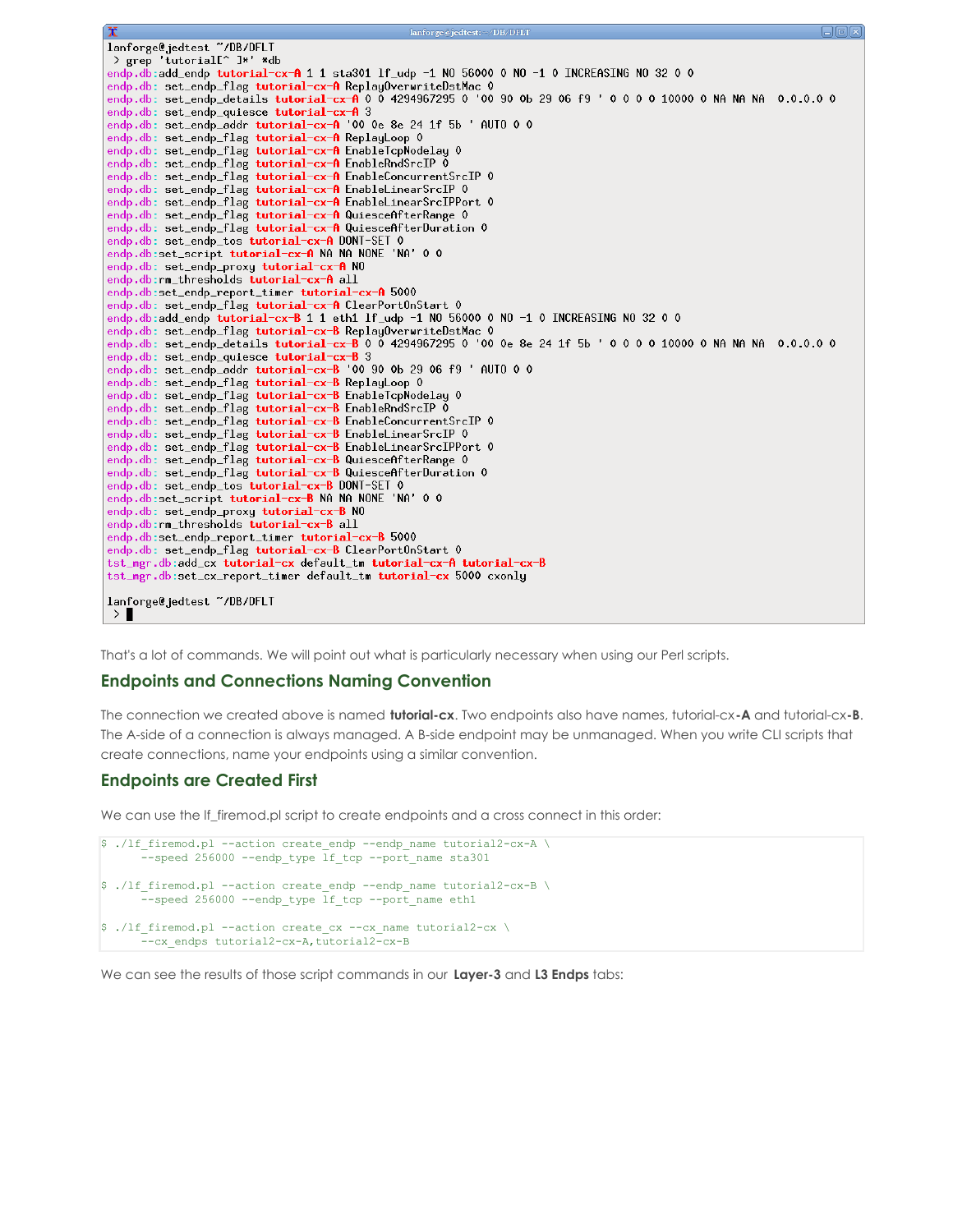| 圖                                                                                                              |                                     |         |                |                         |                           |                    |                   | LANforge Manager Version(5.3.3) |                |                                     |                 |            |                |                                  |                     |                           | $\Box$ o $\boxtimes$ |
|----------------------------------------------------------------------------------------------------------------|-------------------------------------|---------|----------------|-------------------------|---------------------------|--------------------|-------------------|---------------------------------|----------------|-------------------------------------|-----------------|------------|----------------|----------------------------------|---------------------|---------------------------|----------------------|
| Control Reporting Tear-Off Info Plugins                                                                        |                                     |         |                |                         |                           |                    |                   |                                 |                |                                     |                 |            |                |                                  |                     |                           |                      |
|                                                                                                                |                                     |         |                |                         |                           |                    |                   | Stop All                        |                |                                     | Restart Manager |            |                |                                  | <b>Refresh</b>      |                           | <b>HELP</b>          |
| <b>Test Group</b><br>Alerts<br>Messages<br><b>Test Mgr</b><br>Resource Mgr<br>Event Log<br>Port Mgr<br>Layer-4 |                                     |         |                |                         |                           |                    |                   |                                 |                |                                     |                 |            |                |                                  |                     |                           |                      |
| <b>Status</b><br>Layer-3<br>L3 Endps<br>Armageddon<br>WanLinks<br>Attenuators<br>File-IO                       |                                     |         |                |                         |                           |                    |                   |                                 |                |                                     |                 |            |                |                                  |                     |                           |                      |
|                                                                                                                |                                     |         |                |                         |                           |                    |                   |                                 |                |                                     |                 |            |                |                                  |                     |                           |                      |
| Select All<br>Start<br>Quiesce<br>Clear<br>Stop<br>Rpt Timer: default (5 s)<br>Go   Test Manager all<br>▼<br>▼ |                                     |         |                |                         |                           |                    |                   |                                 |                |                                     |                 |            |                |                                  |                     |                           |                      |
| Display<br>Create<br>Modify<br>Delete<br>View<br>$ 0 - 200$<br>▼<br>l Go                                       |                                     |         |                |                         |                           |                    |                   |                                 |                |                                     |                 |            |                |                                  |                     |                           |                      |
| Cross Connects for Selected Test Manager-                                                                      |                                     |         |                |                         |                           |                    |                   |                                 |                |                                     |                 |            |                |                                  |                     |                           |                      |
| Name                                                                                                           | Type<br>State                       |         |                | Pkt Rx A                |                           | Pkt Rx B           |                   | <b>Bps Rx A</b>                 |                | <b>Bps Rx B</b>                     |                 |            |                | Rx Drop % A Rx Drop % B Drop Pkt |                     |                           |                      |
| cx-sta300                                                                                                      | LF/UDP Run<br>33,823,148 33,802,288 |         |                | 767,489                 |                           |                    |                   | 767,016<br>0.066                |                |                                     | 0.113<br>22,4   |            |                |                                  |                     |                           |                      |
| tutorial-cx                                                                                                    | LF/UDP Stopped                      |         | 0              |                         | 0                         | $\Omega$           |                   | $\Omega$                        |                | 0                                   |                 | O          |                |                                  |                     |                           |                      |
| tutorial2-cx                                                                                                   |                                     |         | LF/TCP Stopped |                         |                           | $\overline{0}$     |                   | $\overline{0}$                  |                | $\Omega$                            |                 | 0          |                | $\overline{0}$                   |                     | $\Omega$                  |                      |
| $\blacksquare$                                                                                                 |                                     |         |                |                         |                           | $\mathbb{I}$       |                   |                                 |                |                                     |                 |            |                |                                  |                     |                           | Þ.                   |
| Logged in to: 192.168.100.26:4002 as: Admin                                                                    |                                     |         |                |                         |                           |                    |                   |                                 |                |                                     |                 |            |                |                                  |                     |                           |                      |
| $\Box$ $\times$<br>国<br><b>L3 Endps</b>                                                                        |                                     |         |                |                         |                           |                    |                   |                                 |                |                                     |                 |            |                |                                  |                     |                           |                      |
|                                                                                                                |                                     |         |                |                         |                           |                    |                   | Stop All                        |                |                                     | Restart Manager |            |                |                                  | Refresh             |                           | <b>HELP</b>          |
|                                                                                                                |                                     |         |                |                         |                           |                    |                   |                                 |                |                                     |                 |            |                |                                  |                     |                           |                      |
| Min PDU Size AUTO                                                                                              |                                     |         |                | ▼                       | Go                        |                    | Max PDU Size Same |                                 |                | Go<br>▼                             |                 | Start      | Stop           |                                  | Quiesce             | Clear                     |                      |
| MIN Tx Rate                                                                                                    | New Hodem (56 Kbps)                 |         |                | ۰                       | Go                        | <b>MAX Tx Rate</b> | Same              |                                 |                | Go<br>÷                             |                 |            |                |                                  |                     |                           |                      |
| View                                                                                                           | $ 0 - 400$                          |         |                | ÷                       | Go                        |                    |                   |                                 |                |                                     | Display         | Create     | Modify         |                                  | <b>Batch Modify</b> |                           | Delete               |
|                                                                                                                |                                     |         |                |                         |                           |                    |                   |                                 |                |                                     |                 |            |                |                                  |                     |                           |                      |
| All Endpoints-                                                                                                 |                                     |         |                |                         |                           |                    |                   |                                 |                |                                     |                 |            |                |                                  |                     |                           |                      |
| Name                                                                                                           |                                     |         | <b>EID</b>     |                         | Run Mng                   |                    | Script            | Tx Rate                         |                | <b>Tx Rate</b><br>$(1 \text{ min})$ |                 | Tx Rate LL |                |                                  | <b>Rx Rate</b>      | <b>Rx Rate</b><br>(1 min) |                      |
| cx-sta300-A                                                                                                    |                                     | 1.1.2.1 |                | $\overline{\mathbf{r}}$ | $\overline{\mathbf{v}}$   | None               |                   | 767,881                         |                |                                     | 768,102         |            | 793,626        |                                  | 767,489             |                           | 767,905              |
| cx-sta300-B                                                                                                    |                                     | 1.1.1.2 |                | $\vert\bm{v}\vert$      | $\overline{\mathbf{r}}$   | None               |                   | 767,999                         |                |                                     | 768,124         |            | 791,578        |                                  | 767,016             |                           | 768,124              |
| tutorial-cx-A                                                                                                  |                                     | 1.1.4.3 |                | L                       | $\boldsymbol{\mathsf{v}}$ | None               |                   |                                 | 0              |                                     | 0               |            | 0              |                                  | $\mathbf{O}$        |                           | c                    |
| tutorial-cx-B                                                                                                  |                                     | 1.1.1.4 |                | п                       | $\overline{\mathbf{v}}$   | None               |                   |                                 | 0              |                                     | 0               |            | 0              |                                  | $\overline{0}$      |                           | C                    |
| tutorial2-cx-A                                                                                                 |                                     | 1.1.4.5 |                |                         | $\overline{\mathbf{v}}$   | <b>None</b>        |                   |                                 | $\overline{0}$ |                                     | $\overline{0}$  |            | $\overline{0}$ |                                  | $\overline{O}$      |                           |                      |
| tutorial2-cx-B                                                                                                 |                                     | 1.1.1.6 |                |                         | V                         | None               |                   |                                 | 0              |                                     | $\overline{0}$  |            | $\Omega$       |                                  | $\Omega$            |                           |                      |
| $\blacktriangleleft$                                                                                           | $\mathbb{R}$                        |         |                |                         |                           |                    |                   |                                 |                |                                     |                 |            |                |                                  |                     |                           | þ.                   |
|                                                                                                                |                                     |         |                |                         |                           |                    |                   |                                 |                |                                     |                 |            |                |                                  |                     |                           |                      |
| <i>L</i> Multiple Windows can be displayed using the Tear Offs menu.                                           |                                     |         |                |                         |                           |                    |                   |                                 |                |                                     |                 |            |                |                                  |                     |                           |                      |

**i** Clicking on the Layer-3 connection automatically highlights the two endpoints.

## **Starting and Stopping: Connections have State**

When a connection is first created, it is STOPPED. When you start it, it becomes RUNNING. When you set a connection to STOPPED, both endpoints immediately stop sending and recieving. That can have a consequence of leaving unacknowledged packets in flight. The safest way is to QUIECE the connection, which first stops the endpoints transmitting, waits a short time, and then stops the endpoints from recieving.

## **When there is just one Endpoint**

Normally, if you see one endpoint, it should only be a multicast endpoint. A single endpoint can be seen in these situations:

- You have paused between creating the first and second endpoint for a connection. Continue working.
- Created by a script mistakenly, through a typo or other misconfiguration
- Left over from an interrupted script that deleted the cross-connect and one of two endpoints

A single endpoint is not an illegal entity, but lonely endpoints can add confusion. If you find endpoints that do not match any existing connections, we suggest deleting them.

A Cross-Connect can be one-sided, that is, have one unmanaged endpoint. The A side endpoint is a LANforge managed port transmitting to another device that's not a LANforge machine. Some connection types create this style of endpoint pairs, like **File-endpoints** and **Layer 4-7 connections**.

## **Multicast**

Multicast endpoints are created differently both in the GUI and in the CLI scripting environment. This tutorial does not focus on multicast, but see the section Creating Endpoints section of Creating [Connections](http://www.candelatech.com/cookbook.php?vol=cli&book=Creating+Connections+with+the+FIREmod+Script) with FIREMod Script and the